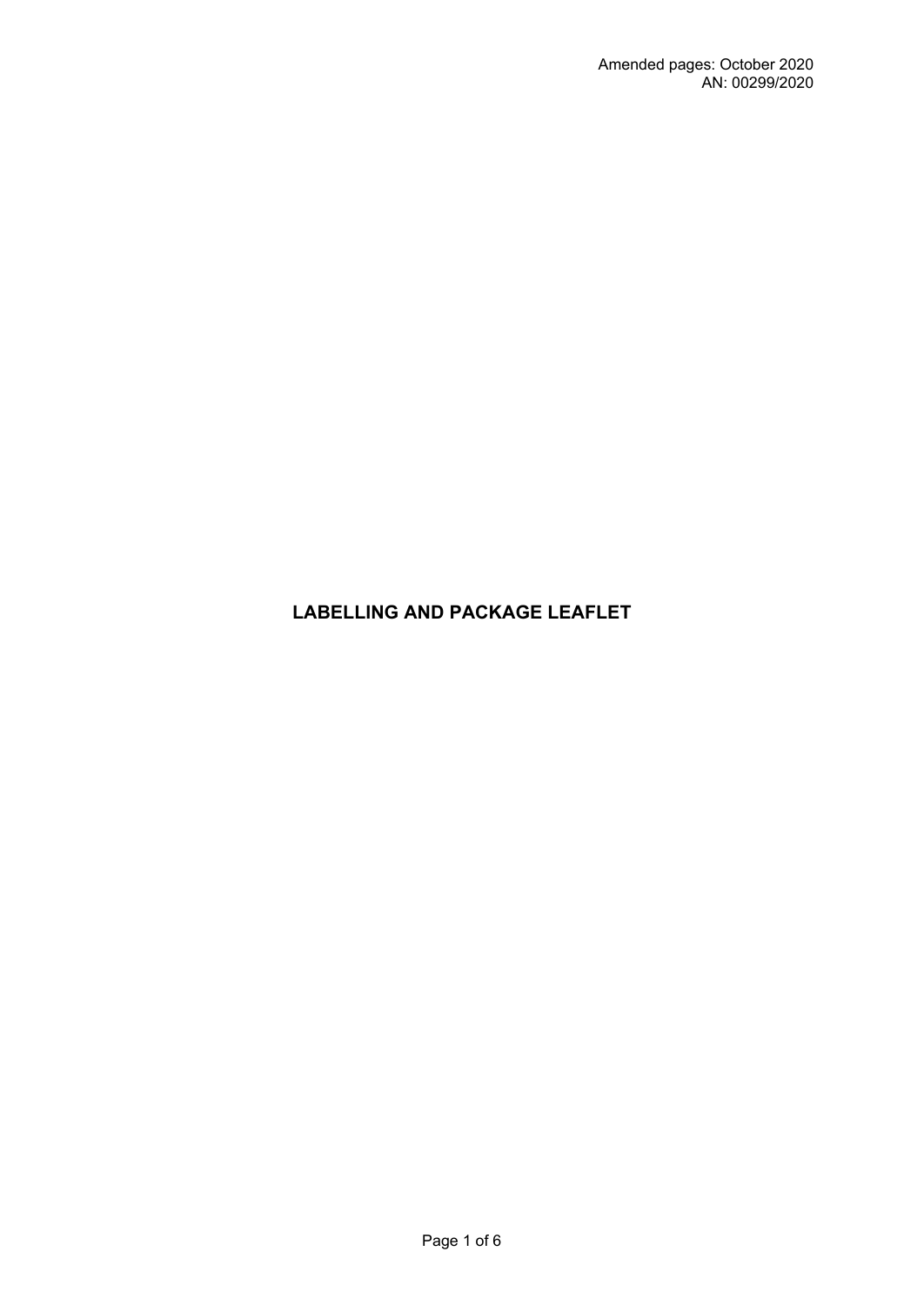#### **PACKAGE LEAFLET/LABEL:<sup>1</sup> AquaVac FNMPLUS emulsion for injection for fish Aquavac FNM emulsion for injection for fish (ES, FR)**

### **1. NAME AND ADDRESS OF THE MARKETING AUTHORISATION HOLDER AND OF THE MANUFACTURING AUTHORISATION HOLDER RESPONSIBLE FOR BATCH RELEASE, IF DIFFERENT**

Marketing authorisation holder: MSD Animal Health UK Ltd. Walton Manor **Walton** Milton Keynes **Buckinghamshire MK7 7AJ** 

Manufacturer responsible for batch release: **<sup>2</sup>** MSD Animal Health UK Ltd. Walton Manor, Walton Milton Keynes Buckinghamshire, MK7 7AJ United Kingdom

Merck Sharp & Dohme Animal Health S.L. Poligono Industrial El Montalvo I C/Zeppelin 6, Parcela 38, 37008 Carbajosa de La Sagrada (Salamanca) Spain

# **2. NAME OF THE VETERINARY MEDICINAL PRODUCT**

AquaVac FNMPLUS, emulsion for injection for fish

### **3. STATEMENT OF THE ACTIVE SUBSTANCE(S) AND OTHER INGREDIENT(S)**

Each dose (0.1 ml) of vaccine contains:

### **Actives substances:**

Inactivated cells of *Aeromonas salmonicida,* strain MT004 and strain MT423 inducing  $RPS<sub>60</sub><sup>1</sup> \geq 80\%$  after vaccination.

 $^{2}$ RPS<sub>60</sub> = relative percentage of survival in vaccinates at 60% control mortality. **Adjuvant:**

<sup>1</sup>This text will form the label for the product. There is no separate leaflet for this product. The text numbering is taken from the template for the package leaflet and under 15. Other Information is given the additional information required by the label template

<sup>&</sup>lt;sup>2</sup>The printed package leaflet will state the name and address of the manufacturer responsible for the release of the concerned batch only.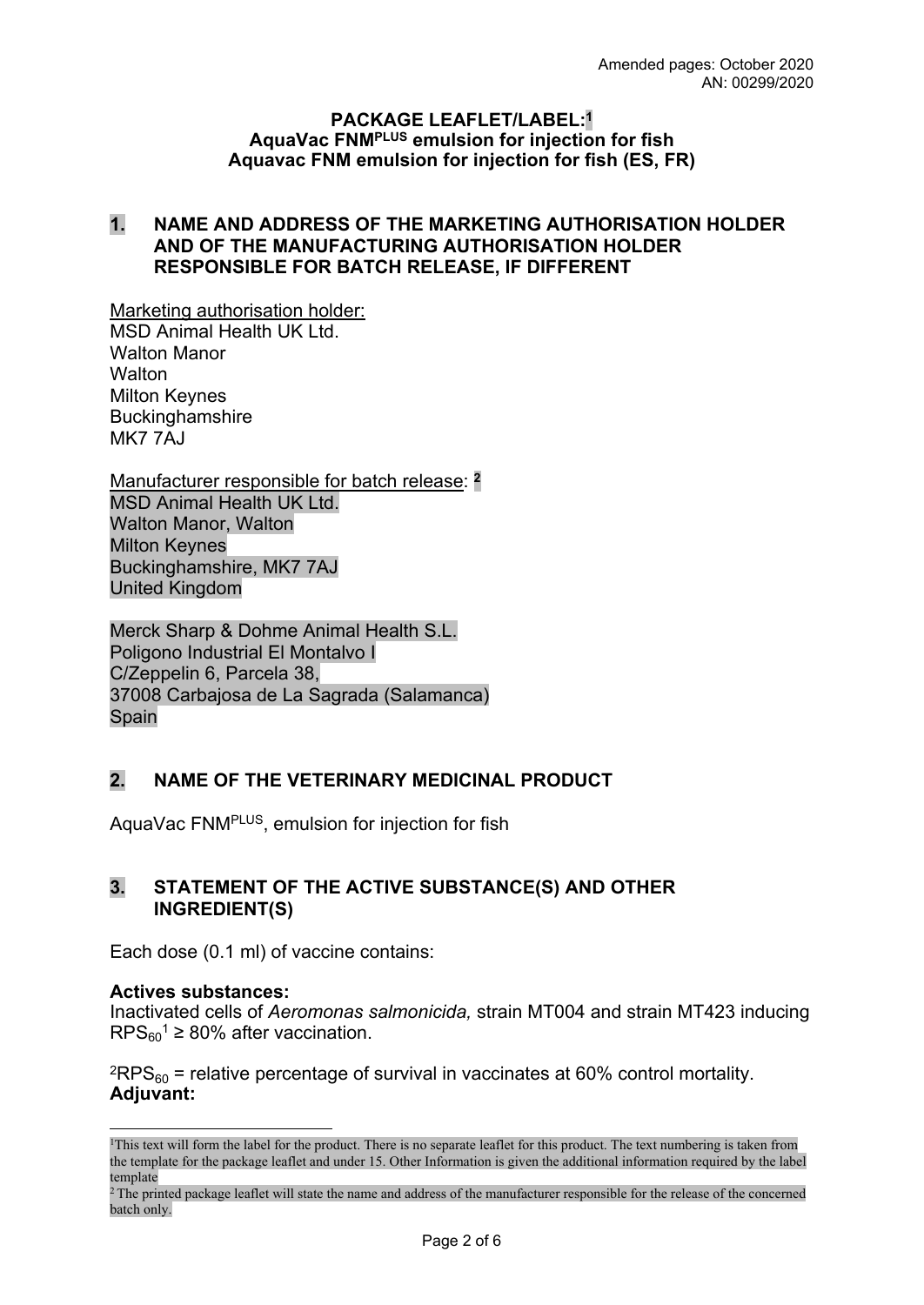Montanide ISA 711: 0.07 ml

### **Excipients:**

Residual formaldehyde  $\leq 0.05\%$  (w/v) A homogenous emulsion with a creamy-white oily appearance.

# **4. INDICATION(S)**

For the reduction of mortality due to furunculosis disease caused by *Aeromonas salmonicida.*

Immunity develops progressively after vaccination, the rate being dependent upon water temperature.

Onset of immunity: at 12<sup>º</sup>C, a minimum of 28 days should be allowed between vaccination and anticipated exposure to infection. For general guidance, a period equivalent to 400 degree-days should be allowed for development of optimum immunity.

Duration of immunity: has been demonstrated under field conditions for at least 5 months after vaccination.

# **5. CONTRAINDICATIONS**

Do not vaccinate fish with AquaVac FNM<sup>PLUS</sup> more than once.

# **6. ADVERSE REACTIONS**

Some inflammation in the body cavity in the vicinity of the injection site is very commonly observed and is part of the immune response. Side effects in the form of visceral adhesions occur very commonly in fish, but are minor in extent (Speilberg score not more than 3). Some melanisation may very commonly occur. Slightly increased levels of fin rot are uncommonly observed following vaccination against furunculosis. External signs such as scale loss and haemorrhage at the point of injection and more serious internal reactions are rarely present if injection technique is good.

The frequency of adverse reactions is defined using the following convention:

- very common (more than 1 in 10 animals treated displaying adverse reaction(s))
- common (more than 1but less than 10 animals in 100 animals treated)
- uncommon (more than 1but less than 10 animals in 1,000 animals treated)
- rare (more than 1 but less than 10 animals in 10,000 animals treated)
- very rare (less than 1 animal in 10,000 animals treated, including isolated reports).

If you notice any side effects, even those not already listed in this package leaflet or you think that the medicine has not worked, please inform your veterinary surgeon.

# **7. TARGET SPECIES**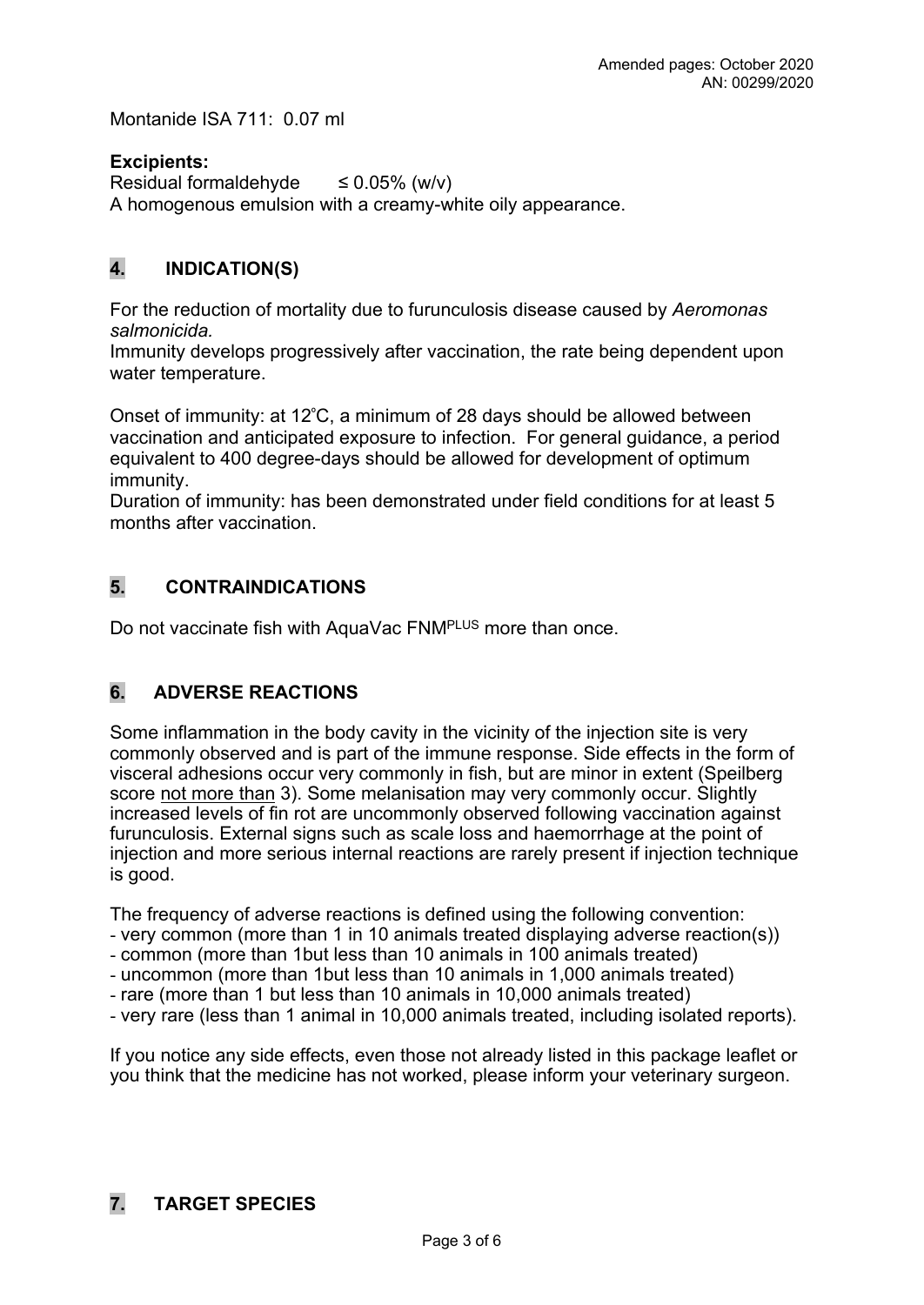Atlantic salmon.

#### **8. DOSAGE FOR EACH SPECIES, ROUTE(S) AND METHOD OF ADMINISTRATION**

The minimum size of fish for vaccination is 25 g.

Administer by intraperitoneal injection at a dose of 0.1 ml per fish. Inject fish, previously anaesthetised with an approved anaesthetic, centrally into the abdomen, 1 – 2 fin lengths in front of the base of the pelvic fins. The needle should point forward at an angle of about 45° and in a 25g fish, penetrate to a depth of approximately 2 - 3mm.

# **9. ADVICE ON CORRECT ADMINISTRATION**

Shake the bottle well before use.

Administer using a multi-dose injection applicator with a 6 mm, 22 gauge needle, incorporating a mechanism to prevent flush-back. This applies equally to semiautomatic (hand held) and automatic systems.

Careful injection technique is important to minimise adverse reactions.

# **10. WITHDRAWAL PERIOD(S)**

Zero degree days.

# **11. SPECIAL STORAGE PRECAUTIONS**

Keep out of the sight and reach of children.

Store and transport refrigerated (2°C - 8°C). Do not freeze. Protect from light.

Shelf-life after first opening the container: 5 hours.

# **12. SPECIAL WARNING(S)**

Special warnings for each target species: Vaccinate healthy animals only. Do not vaccinate fish at the water temperatures below 1 ºC.

Special precautions for use in animals Do not vaccinate fish during the smoltification process.

Special precautions to be taken by the person administering the veterinary medicinal product to animals: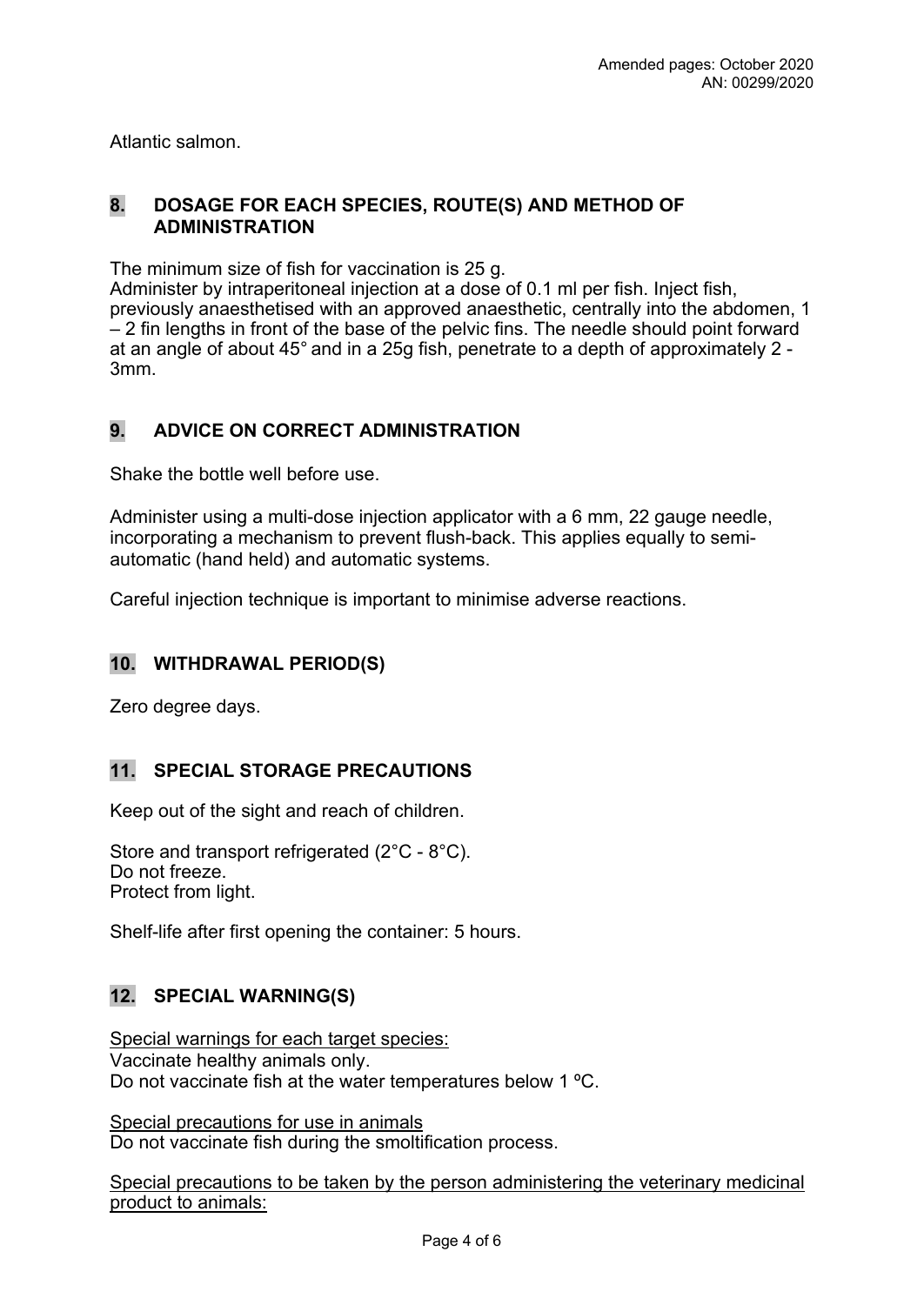To the user: This veterinary medicinal product contains mineral oil. Accidental injection/self injection may result in severe pain and swelling, particularly if injected into a joint of finger, and in rare cases could result in the loss of the affected finger if prompt medical attention is not given. If you are accidentally injected with this product, seek prompt medical advice even if only a very small amount is injected and take the package leaflet with you. If pain persists for more than 12 hours after medical examination, seek medical advice again.

To the physician: This veterinary medicinal product contains mineral oil. Even if small amounts have been injected, accidental injection with this product can cause intense swelling, which may, for example, result in ischaemic necrosis and even the loss of a digit. Expert, PROMPT, surgical attention is required and may necessitate early incision and irrigation of the injected area, especially where there is involvement of finger pulp or tendon.

#### Fertility:

Do not use in fish intended as brood stock.

#### Interaction with other medicinal products and other forms of interaction:

No information is available on the safety and efficacy of this vaccine when used with any other veterinary medicinal product. A decision to use this vaccine before or after any other veterinary medicinal product therefore needs to be made on case by case basis.

#### Overdose:

No adverse observations have been noted as a result of administration of a double dose other than those mentioned in section "Adverse Reactions" of this leaflet.

#### Incompatibilities:

Do not mix with any other veterinary medicinal product.

### **13. SPECIAL PRECAUTIONS FOR THE DISPOSAL OF UNUSED PRODUCT OR WASTE MATERIAL, IF ANY**

Ask your veterinary surgeon or pharmacist how to dispose of medicines no longer required. These measures should help to protect the environment.

# **14. DATE ON WHICH THE PACKAGE LEAFLET WAS LAST APPROVED**

October 2020

### **15. OTHER INFORMATION**